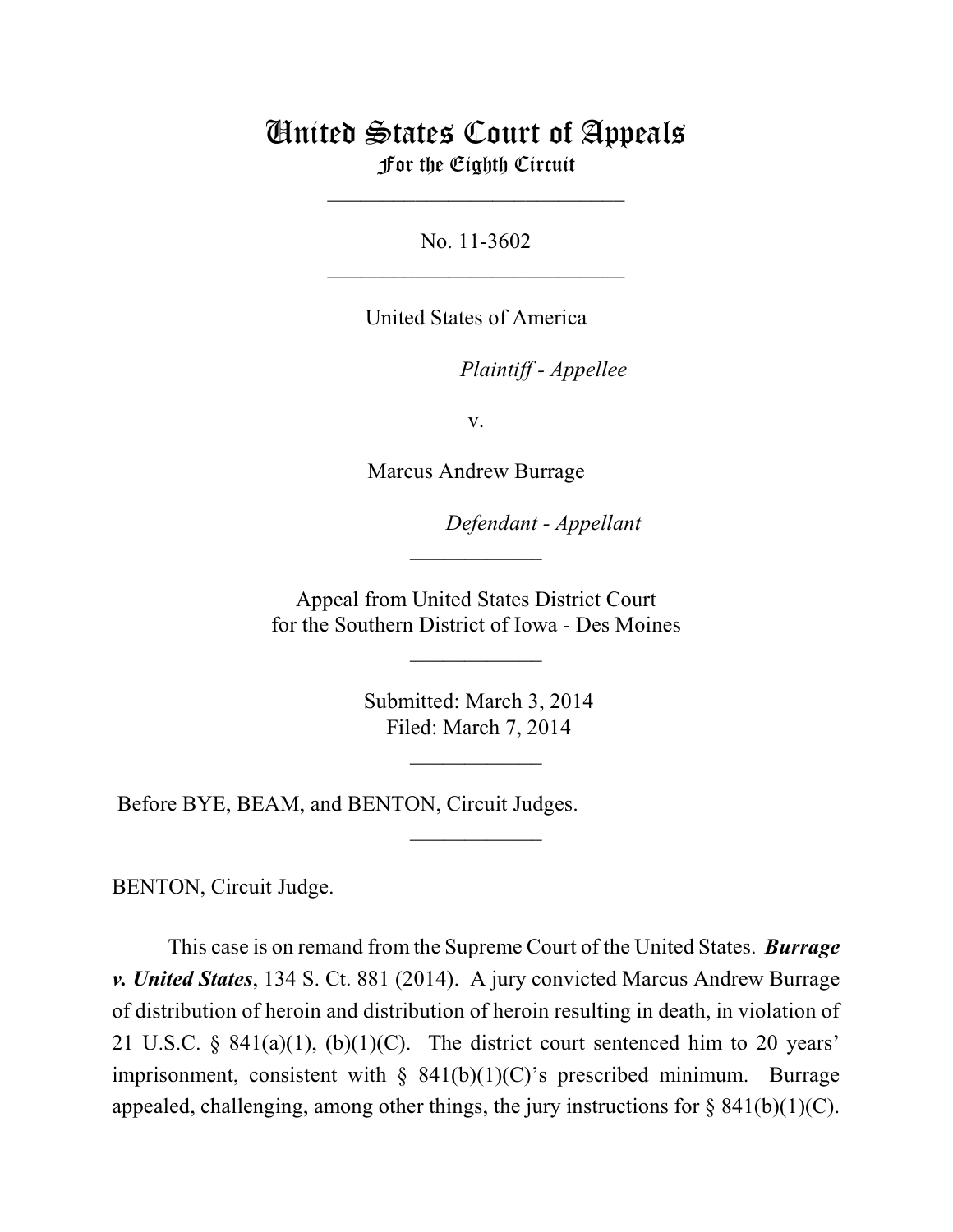This court affirmed. *United States v. Burrage*, 687 F.3d 1015 (8th Cir. 2012). In light of the Supreme Court's ruling in *Burrage*, this court reverses the conviction on Count 2 and remands.

I.

Burrage objected to the jury instructions for 21 U.S.C.  $\S$  841(b)(1)(C), a penalty provision increasing theminimumsentence for distribution of heroin "if death or serious injury *results from* the use of such substance." (emphasis added). The district court instructed the jury:

## INSTRUCTION NO. 10 ELEMENTS OF THE OFFENSE—COUNT TWO— DISTRIBUTION OF HEROIN RESULTING IN DEATH

The crime of distributing heroin resulting in death, as charged in Count Two of the Indictment, has three essential elements, which are:

1. On or about April 14, 2010, the Defendant intentionally distributed heroin; and

2. At the time of the transfer, the Defendant knew that it was heroin; and

3. A death *resulted from* the use of the heroin.

For you to find that a death resulted from the use of heroin, the Government must prove, beyond a reasonable doubt, that the heroin distributed by the Defendant was a *contributing cause* of Joshua Banka's death. A contributing cause is a factor that, although not the primary cause, played a part in the death[.]

For you to find the Defendant guilty of the crime charged under Count Two the Government must prove all of these essential elements beyond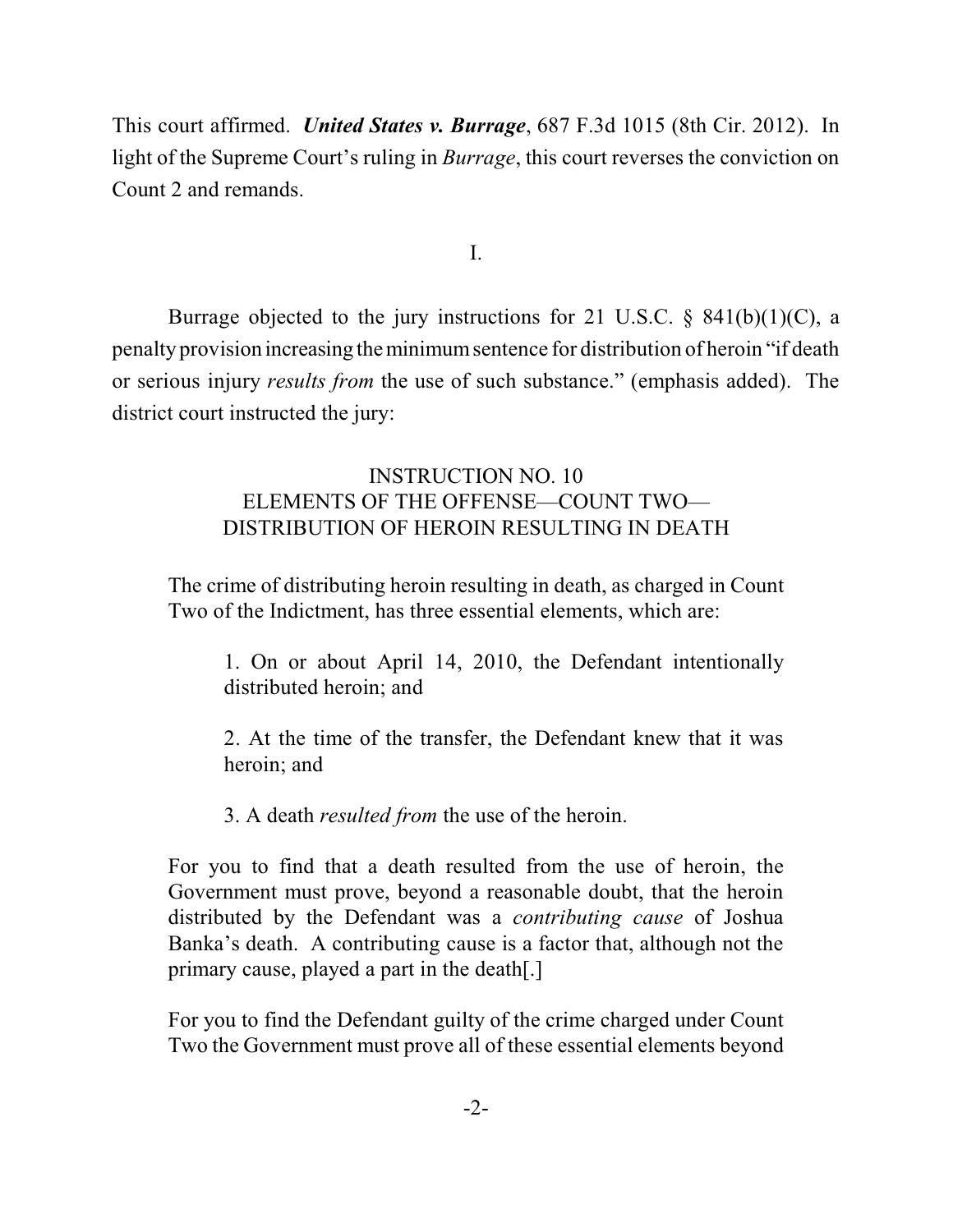a reasonable doubt; otherwise you must find the Defendant not guilty of this crime under Count Two.

(emphasis added). The district court rejected Burrage's proposed jury instruction that the "results from" language in § 841(b)(1)(C) requires a showing of proximate cause. The district court also denied Burrage's motion for judgment of acquittal, which argued that the death did not "result from" heroin use because there was no evidence that heroin was a but-for cause of death. Burrage appealed.

Relying on *United States v. Monnier*, 412 F.3d 859 (8th Cir. 2005), this court held that the district court did not err by using "contributing cause" language to define the statute's causation element. *Burrage*, 687 F.3d at 1020-21, *citing Monnier*, 412 F.3d at 862. As to proximate cause, this court held that Burrage's proposed instructions "d[id] not correctly state the law" because "a showing of 'proximate cause' is not required under § 841(b)(1)." *Id.* at 1020, *quoting United States v. McIntosh*, 236 F.3d 968, 972-73 (8th Cir. 2001).

On certiorari, the Supreme Court reversed Burrage's conviction on Count 2, holding that

at least where use of the drug distributed by the defendant is not an independently sufficient cause of the victim's death or serious bodily injury, a defendant cannot be liable under the penalty enhancement provision of 21 U.S.C.  $\S$  841(b)(1)(C) unless such use is a but-for cause of the death or injury.

*Burrage*, 134 S. Ct. at 892. The Court stated that "the Government concedes that there is no 'evidence that [the victim] would have lived but for his heroin use.'" *Id.*, *citing* **Brief for United States** at 33 Burrage v. United States, 134 S. Ct. 881 (2014) (No. 12-7515), 2013 WL 5461835 at \*33. The evidence was, therefore, insufficient to support a conviction on Count 2, and the government may not retry Burrage on this